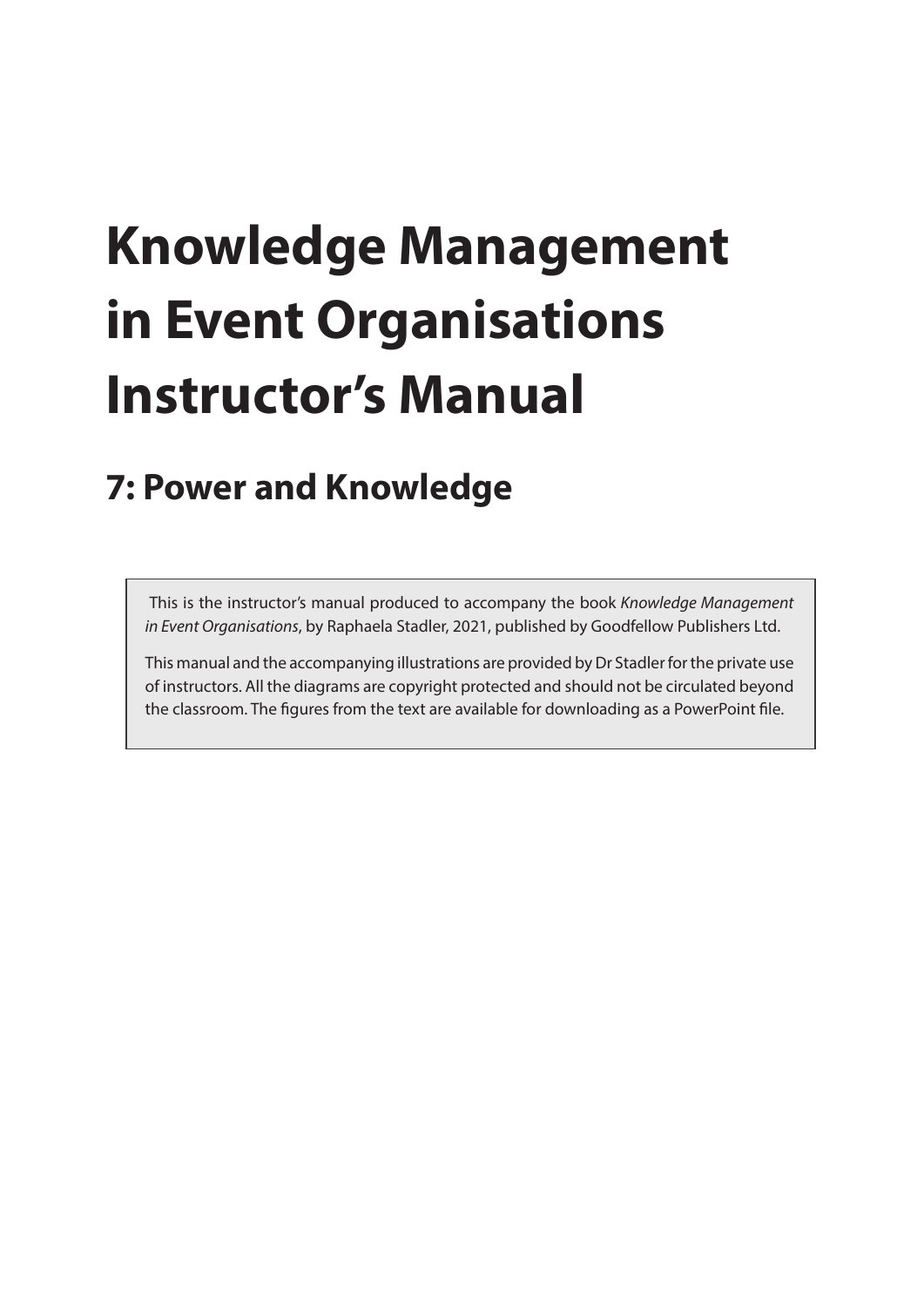# **Chapter 7: Power and Knowledge**

# **Lecture 9**

# **Learning objectives**

- $\Box$  Explore power, politics and conflict in event organisations and their impact upon knowledge management
- $\Box$  Learn to identify 'expert power' and 'legitimate power' within organisations and understand how they relate to knowledge management
- $\Box$  Define power as a positive resource for knowledge to be created and shared, and explore opportunities for 'empowerment' within organisations
- $\Box$  Understand the concept of power/knowledge and apply it to event organisations

#### **Introduction**

Lecture 9 can be started with a brainstorming activity, either individually or in small groups: get students to think about the following two questions;

- **1.** Who has got power in your life; and
- **2.** Where does this power come from?

They will most likely come up with lots of negative examples of power, or in other words, somebody having power 'over' them; such as parents, teachers, line managers, and bosses. They will identify money and hierarchical position as potential sources of that power, as well as – hopefully! – expertise, skills and knowledge. Some of these ideas can then be developed a little bit further, for example, how power between parents and children might change over time. Or a meeting with the team at work, where all of a sudden a quiet person speaks up and the power dynamic completely shifts. This will be a first step in getting them to understand that power is not necessarily 'static' and always the same. It can change, and it can be both a positive and a negative source. The role of knowledge in this is, of course, crucial.

#### **Sources of power**

Table 7.1 can be used to summarise some of the key sources of power in organisations.

It is clear to see that these examples are very much based on power at the individual or group level. But in an organisational context a further discussion should include the question of who actually 'owns' the knowledge that employees use to express their power? Some argue that individual knowledge workers may create, share, use, or develop knowledge in order to achieve organisational goals, but the knowledge is fundamentally theirs to use as, when and how they want. Whereas others say, it is actually the organisation that 'owns' the overall organisational knowledge created by all its employees, and therefore the organisation itself also has the power to manage this knowledge.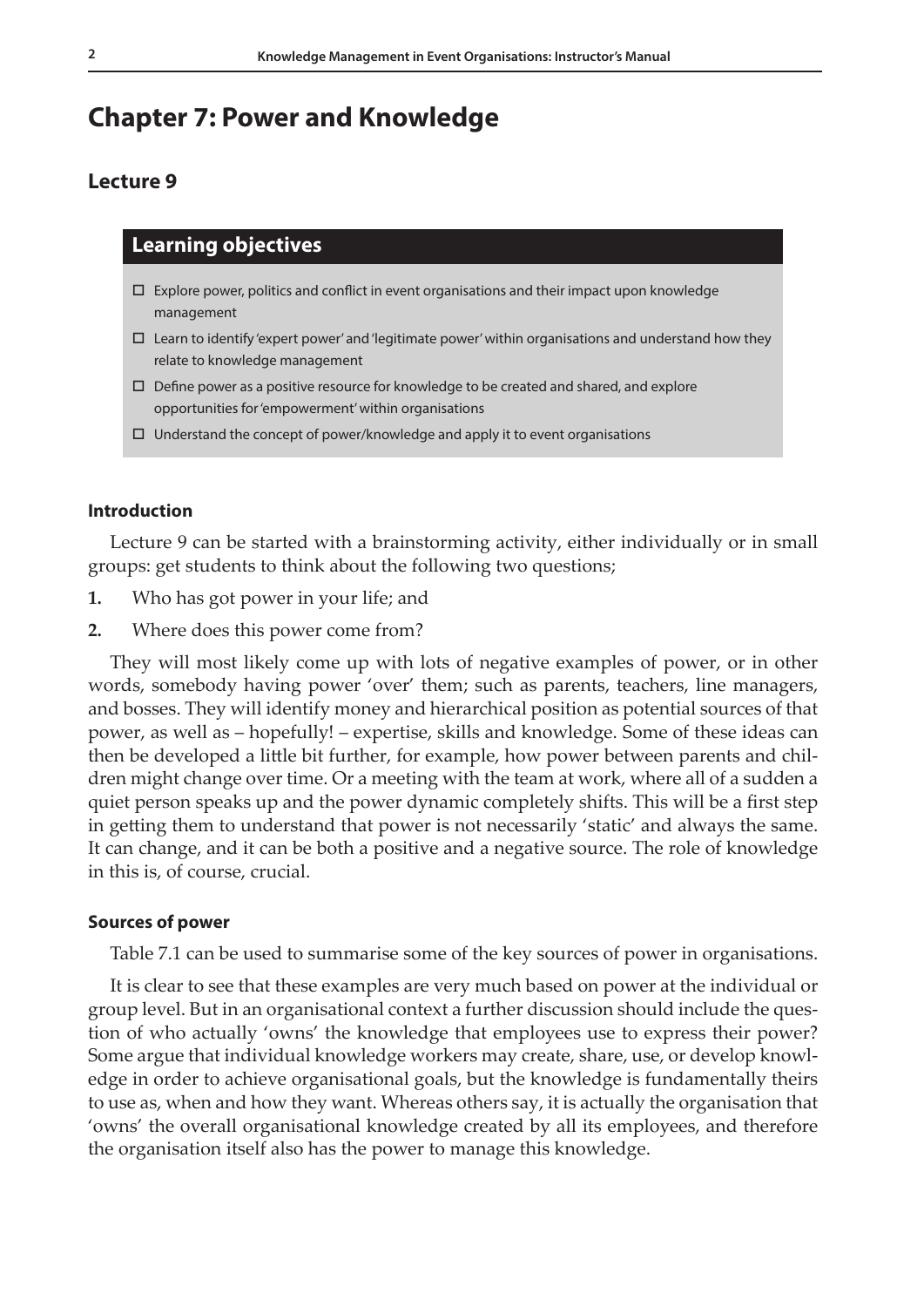| <b>Type of power</b> | <b>Description</b>                                                         |
|----------------------|----------------------------------------------------------------------------|
| Reward power         | power based on the belief that in return for compliance a reward will be   |
|                      | received                                                                   |
| Coercive power       | power based on the belief that someone can administer penalties or         |
|                      | sanctions which would be unwelcome for the receiver                        |
| Referent power       | power based on desirable abilities of personality traits which someone     |
|                      | possesses and which can and should be copied by others                     |
| Legitimate power     | power which is based on the belief that someone has authority to give      |
|                      | directions within the boundaries of their position or rank                 |
| Expert power         | power which is based on superior knowledge relevant to the situation and   |
|                      | the task in hand                                                           |
| Information power    | power through access to information which is not publicly available        |
| Affiliation power    | power through being associated with somebody who has authority, e.g.       |
|                      | executive secretaries or personal assistants                               |
| Group power          | power through problem-solving or conflict resolution in a group, where the |
|                      | group effort is greater than the contributions of individual group members |

**Table 7.1:** Eight different power bases

# **Stakeholder power in events**

Based on this initial overview of different types of power and where knowledge might come into play, power can then be discussed more specifically in an events context. Here, most of the existing literature highlights stakeholder power, and similar to the examples above, one stakeholder exercising power 'over' another. For suggested readings, see:

- Batty, R. J. (2016). Understanding Stakeholder Status and Legitimate Power Exertion within Community Sport Events: A Case Study of the Christchurch (New Zealand) City to Surf. In A. Jepson & A. Clarke (Eds.), *Managing and Developing Communities, Festivals and Events* (pp. 103-119). London: Palgrave Macmillan UK.
- White, Z., & Stadler, R. (2018). "I don't think they give a monkey's about me" Exploring stakeholder power and community alienation at Glastonbury Festival. In A. Jepson & A. Clarke (Eds.), *Power, Construction, and Meaning, in Communities, Festivals and Events* (pp. 21-34). Abingdon and New York: Routledge.

## **Power/knowledge**

More recent discussions in the literature point to the fact that power constantly changes, it is dynamic and we can therefore think of power not as a resource, but rather as a complex network of social relations. Power always circulates within this network and between the members of the network. Foucault's (1977, 1978, 1980, and 1982) power/knowledge concept is key to understanding this and students should be introduced to it at this stage: According to him, power can never be a property that can be possessed, but it can be exercised within an organisation. Power is not negative; it is creative in that it helps create new objects and therefore new knowledge. Power and knowledge are therefore inseparable (hence power/knowledge), but neither one is more important than the other. More knowledge does not necessarily mean more power, because managers and employees can both use power and knowledge, but they cannot ultimately possess either of them.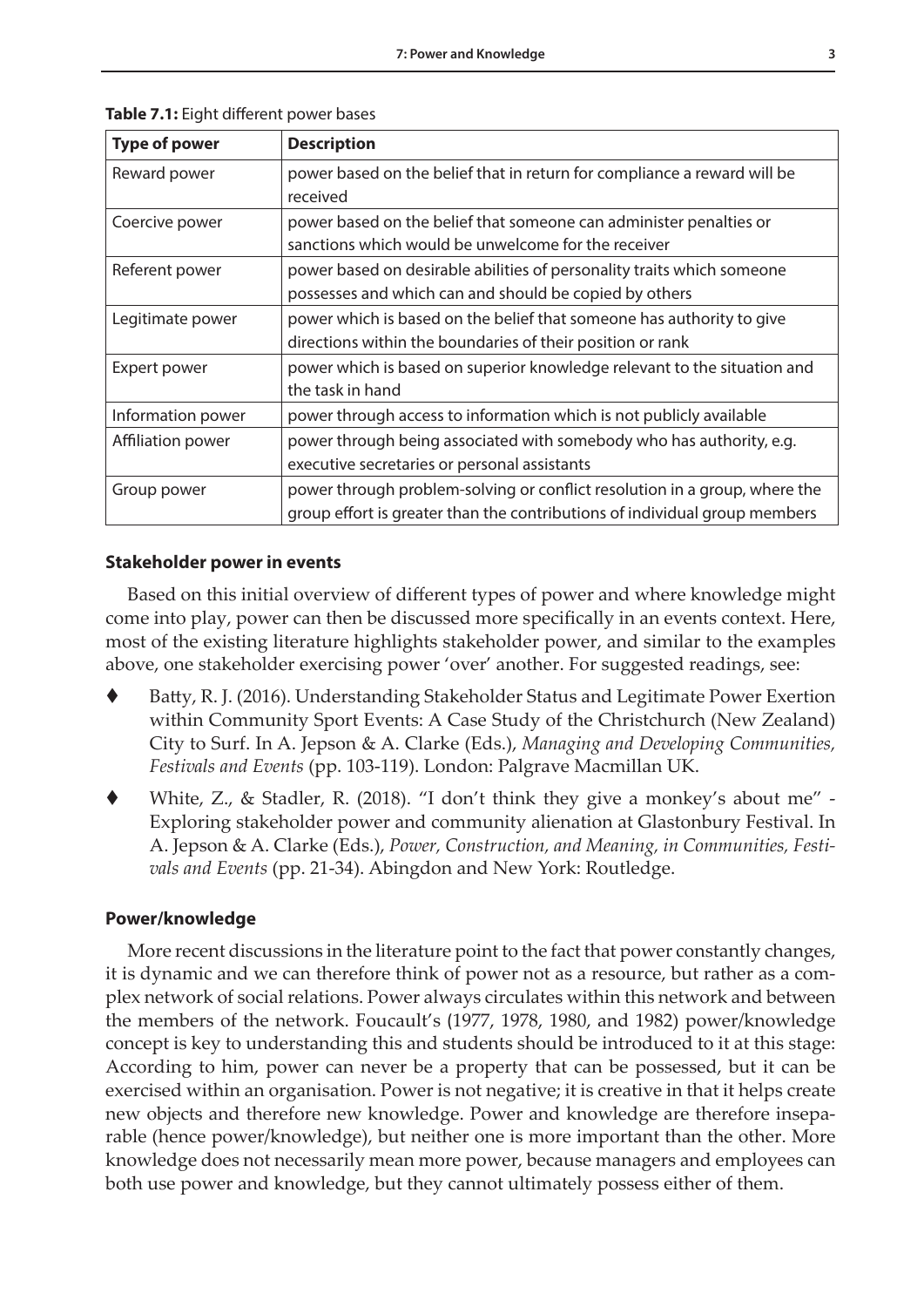Suggested additional readings for this in relation to events:

- Jepson, A., & Clarke, A. (2014). The future power of decision making in community festivals. In I. Yeoman, M. Robertson, U. McMahon-Beattie, E. Backer, & K. A. Smith (Eds.), *The Future of Events and Festivals* (pp. 67-83). Abingdon: Routledge.
- Stadler, R. (2013). Power relations and the production of new knowledge within a Queensland Music Festival community cultural development project. *Annals of Leisure Research*, *16*(1), 87-102

#### **Positive power and empowerment**

Lastly, if knowledge can change, it can shape and reshape power relations over time, and vice versa. In other words, power can be used in a positive way to 'empower' employees, stakeholders, and others. Empowerment is all about granting employees authority to make decisions, usually within their area of responsibility or in relation to their specific job/role. Employees can, of course, only be granted authority, if they have the necessary knowledge to make these decisions. However, having authority also means that they are allowed to bend the rules, if necessary, because they have the knowledge and expertise to judge the circumstances and act accordingly. Benefits of empowered employees include: (1) it helps create a climate and culture of trust; (2) empowered employees feel a sense of commitment and ownership, a sense of responsibility, and (3) they become more knowledgeable about the job and its wider implications for the organisation as a whole.

In the wider management literature, there are two types of empowerment: socio-structural empowerment and psychological empowerment. Social-structural empowerment is implemented at the organisational level (routines, policies, structures, culture, which empower employees), such as participatory decision-making, skill and/or knowledgebased pay, open flow of information, flat organisational structure, and training. The links to knowledge management are evident here. Psychological empowerment, on the other hand, focuses on the individual employee and how they experience this sense of empowerment. It includes feelings of competence (employees have the knowledge and skills to do the job and feel competent about it); sense of self-determination (autonomy; sense of freedom to make the right decisions); feelings of impact (employees can impact the results of administrative, operational and/or other elements of the job); and sense of meaning (the job fits with employees' career goals, beliefs, values and behaviours). Again, in relation to knowledge management, an empowered employee will be confident to use their knowledge in a way to achieve the best possible outcome.

Figure 7.1 summarises these two types of empowerment. From here, links back to knowledge management can easily be made. For a task to finish this lecture, students can be asked to work through the interview quotes in Case Study 1 in the book and identify examples of the most important elements of empowerment as summarised in Figure 7.1